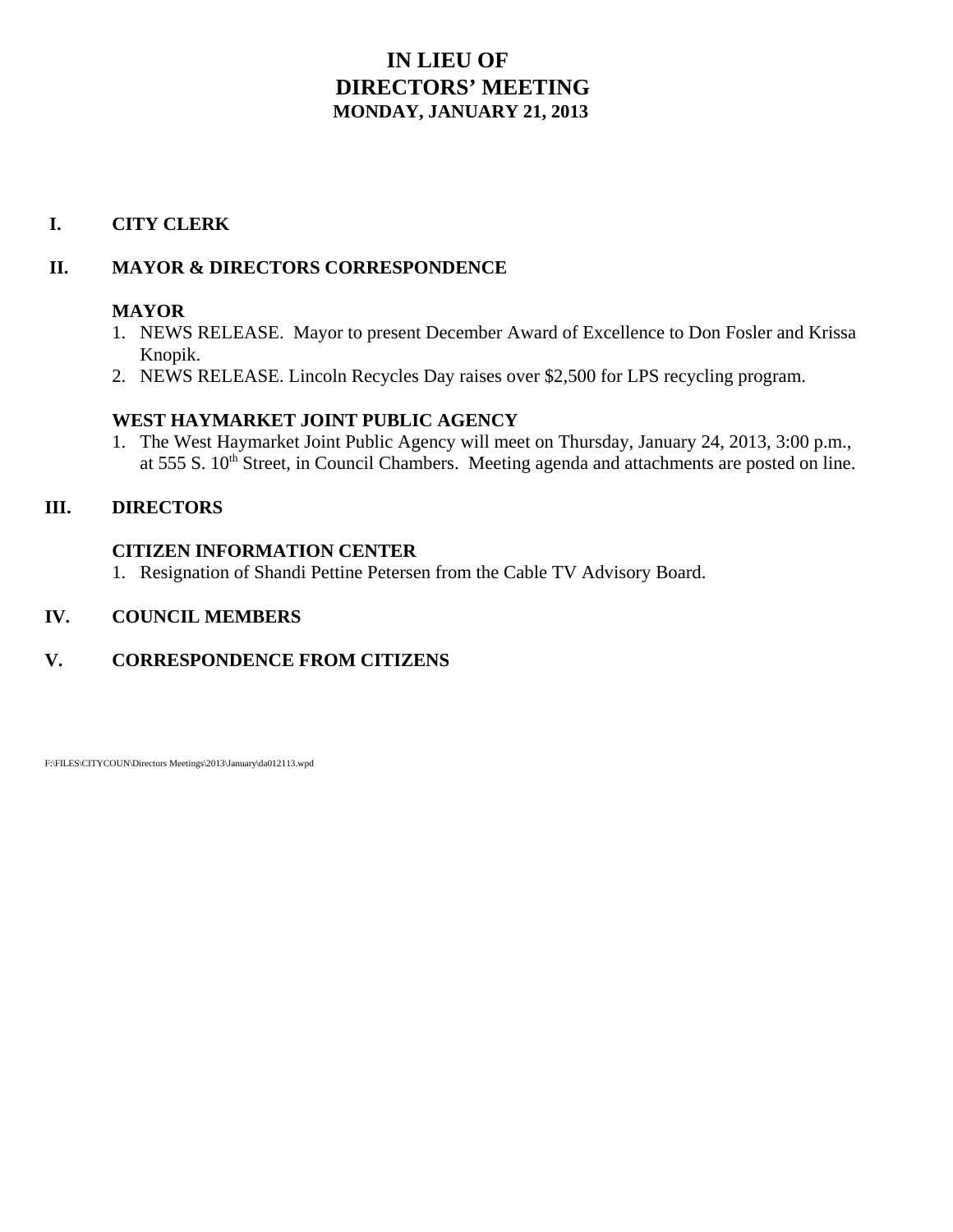

# **NEWS RELEASE**

**MAYOR CHRIS BEUTLER** lincoln.ne.gov

#### **OFFICE OF THE MAYOR**

555 South 10th Street, Lincoln, NE 68508, 402-441-7511

**FOR IMMEDIATE RELEASE:** January 14, 2013 **FOR MORE INFORMATION:** Diane Gonzolas, Citizen Information Center, 402-441-7831

# **MAYOR TO PRESENT DECEMBER AWARD OF EXCELLENCE**

Mayor Chris Beutler today will present the Mayor's Award of Excellence for December to Don Fosler and Krissa Knopik, two Investigators from the Technical Investigations Unit (TIU) of the Lincoln Police Department (LPD). The award will be presented at the beginning of today's City Council meeting, which starts at  $3$  p.m. in the County-City Building,  $555 S$ .  $10<sup>th</sup> Street$ . The monthly award recognizes City employees who consistently provide exemplary service and work that demonstrates personal commitment to the City.

Fosler has worked for the City since 1986, and Knopik has worked for the City since 1997. Sergeant Sandra Myers of TIU nominated them in the categories of customer relations and productivity for their work to stop a group of thieves known nationally as the Felony Lane Gang or FLG. The group operates primarily in states in the south, east and Midwest. They steal IDs, checks and other personal items and then use the stolen items to commit forgeries, identity thefts and frauds around the country.

The gang usually travels in groups of four to six. A male acts as the leader while the others break into vehicles, stealing checkbooks, IDs and credit and debit cards. The females use disguises to resemble the photos on the stolen IDs and attempt to pass stolen checks. They use the drive-thru lanes farthest from the bank to make identification more difficult.

In May 2012, local financial institutions contacted TIU about a group of women in a white SUV passing stolen checks using stolen IDs. Fosler and Knopik began compiling information and told the banks to contact LPD immediately if any of the suspected FLG members hit town. During this time, a group of gang members passed more than \$30,000 dollars in stolen and forged checks at Lincoln and Omaha banks. The investigators continued to educate local banks, and worked with Omaha Police to develop suspects. The officers also educated members of LPD about the gang and enlisted their help.

In late May, a local bank alerted LPD that activity was occurring at several of its branches consistent with FLG. Fosler and Knopik notified other banks and law enforcement officials and gave descriptions of the suspects and vehicle. When a local bank notified LPD that an FLG member was in its drive-thru, officers made their first FLG arrest.

In June, gang members were again in the area driving a silver SUV. Fosler and Knopik canvassed branch banks that were being victimized. After an alert bank teller called 911 to report FLG activity, officers arrested three women from the gang.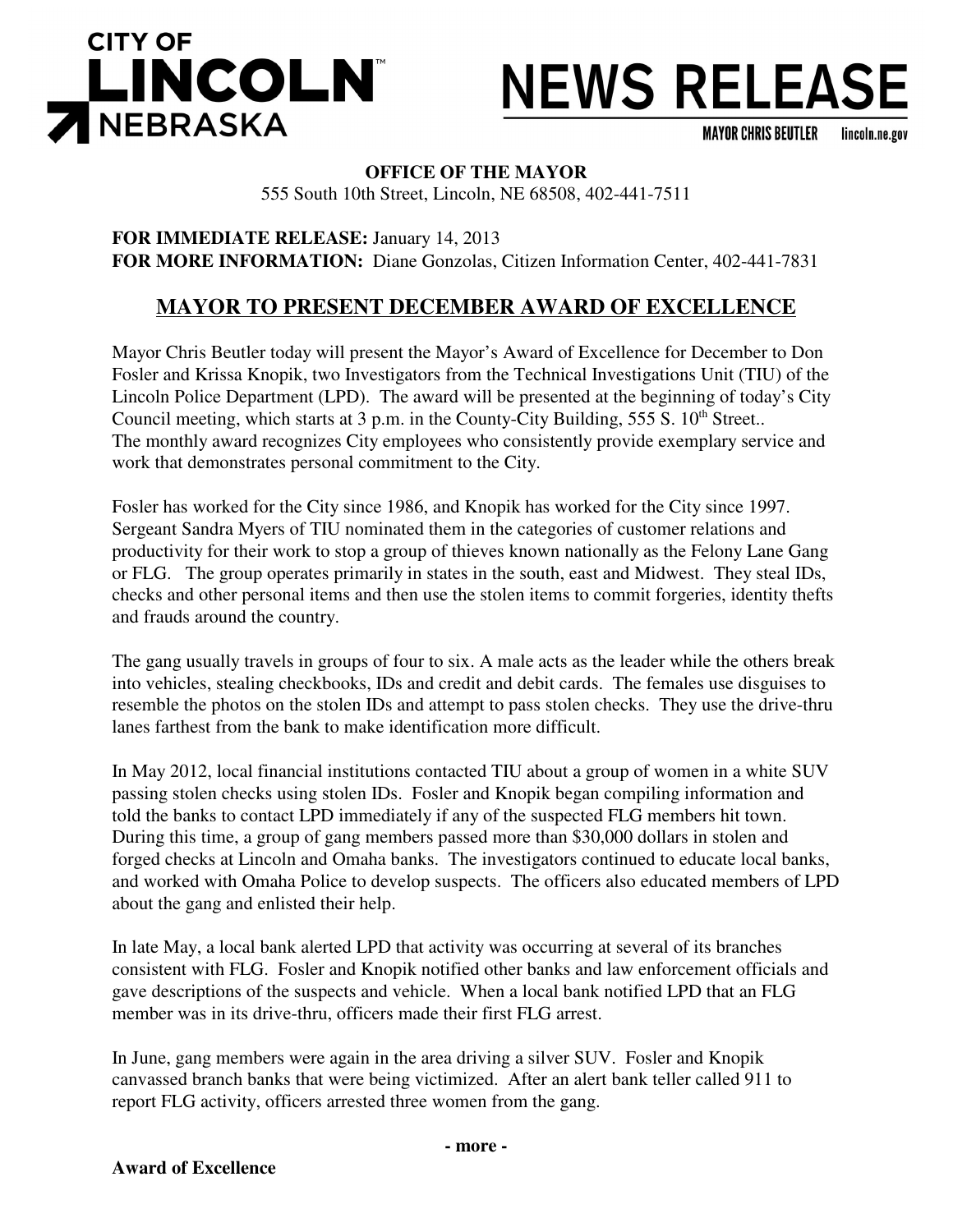**January 14, 2013 Page Two**

In late June, Fosler received information from Omaha and Iowa police departments that FLG activity was again occurring. Again, the information was passed on to the banks, and a 911 call led to four more arrests of FLG members. LPD has now arrested eight individuals associated with the gang, and felony charges are pending.

It's believed the gang was responsible for more than \$80,000 in losses to Lincoln and Omaha banks in May and June alone. During this time, Fosler and Knopik continued to serve search warrants, obtain phone records, distribute information and contact car rental agencies. The exchange of information among law enforcement agencies has proven invaluable. LPD has now identified some of the upper- and middle-tier leaders of the group in Florida, and charges are forthcoming in those cases. LPD has received calls from law enforcement agencies in 19 other states. Several have now issued arrest warrants for other FLG members and have cleared cases relating to the gang's activity.

It's estimated that the FLG has fraudulently obtained close to \$1 million nationwide. Because of the hard work by TIU, specifically Fosler and Knopik, the Felony Lane Gang has not been back to Lincoln or the Midwest. Sgt. Myers said the two officers are to be commended for their investigative skill AND their ability to forge positive and productive relationships with the banking community and other law enforcement agencies. Fosler and Knopik continue to dig into the group's financial records and activities and to share the information.

The other categories in which employees can be nominated are loss prevention, safety and valor. Consideration also may be given to nominations that demonstrate self-initiated accomplishments or those completed outside of the nominee's job description. All City employees are eligible for the Mayor's Award of Excellence except for elected and appointed officials. Individuals or teams can be nominated by supervisors, peers, subordinates and the general public. Nomination forms are available at lincoln.ne.gov (keyword: personnel) or from department heads, employee bulletin boards or the Personnel Department, which oversees the awards program.

All nominations are considered by the Mayor's Award of Excellence Committee, which includes a representative with each union and a non-union representative appointed by the Mayor. Award winners receive a \$50 gift certificate, a day off with pay and a plaque. All monthly winners and nominees are eligible to receive the annual award, which comes with a \$250 gift certificate, two days off with pay and a plaque.

- 30 -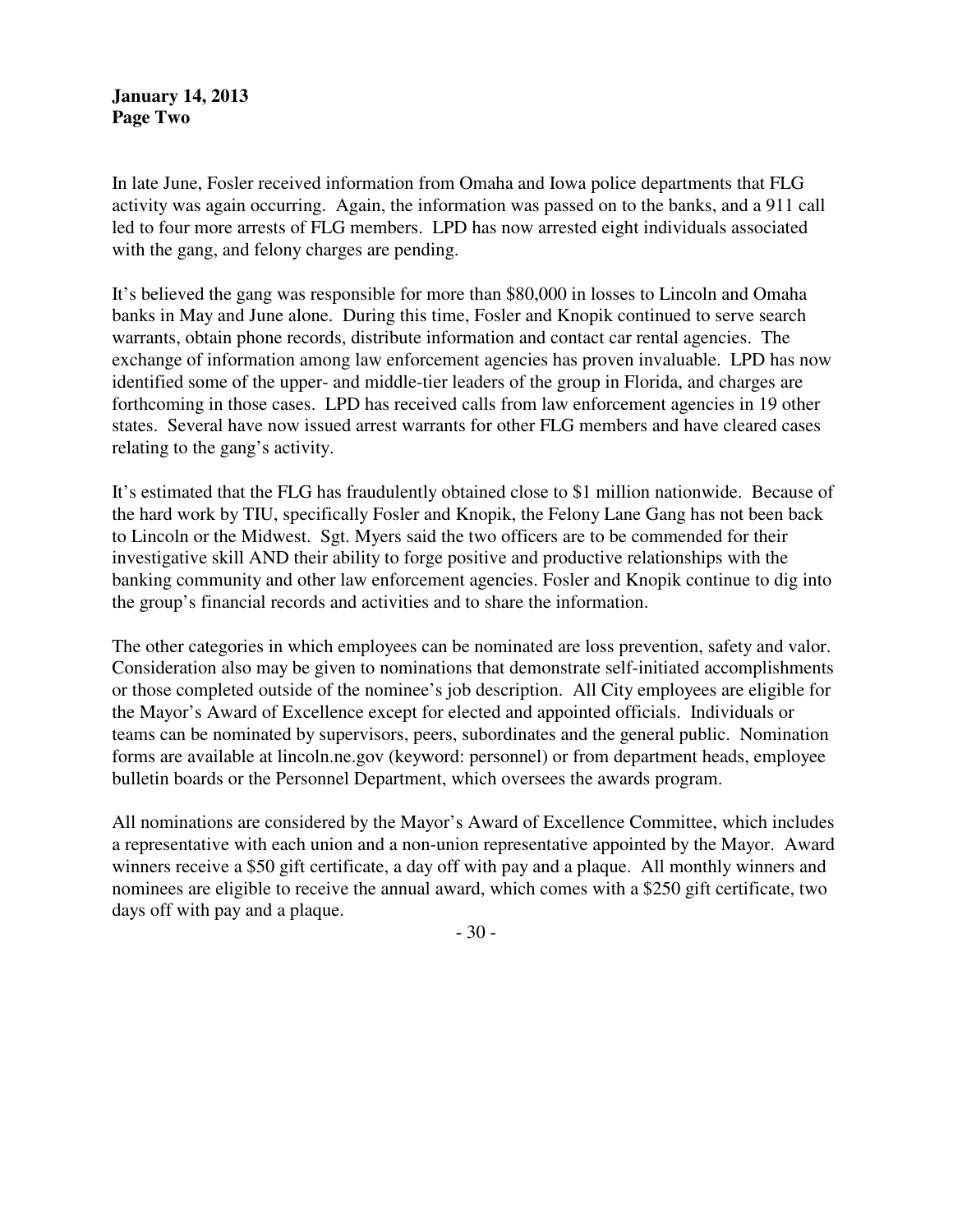

# **NEWS RELEASE**

**MAYOR CHRIS BEUTLER** lincoln.ne.gov

#### **PUBLIC WORKS AND UTILITIES DEPARTMENT**

Recycling Office, 2400 Theresa Street, Lincoln, NE 68521, 402-441-7043

**FOR IMMEDIATE RELEASE:** January 15, 2013 **FOR MORE INFORMATION:** Gene Hanlon, City Recycling Coordinator, 402-441-7043 Marti Franti, LPS Recycling Coordinator, 402-436-1072, ext. 82007

## **LINCOLN RECYCLES DAY RAISES OVER \$2,500 FOR LPS RECYCLING PROGRAM**

The scrap metal recycling drive conducted in November as part of Lincoln Recycles Day raised over \$2,500 for the Lincoln Public Schools (LPS) recycling program. Alter Scrap Processing and Sadoff Iron and Metal Company accepted scrap metal and aluminum cans from the public. Public donations and matching funds totaled \$2,551.16, and a check was presented January 9 at an event that included Alter, Sadoff, LPS students and staff and the City Recycling Office. LPS will use the money for new recycling containers.

"During the past 15 years, the LPS Recycling Program has re-purposed many old trash containers into recycling containers by patching rusty holes, replacing wheels and lids, and repainting," said Marti Franti, LPS Recycling Program Coordinator. "The life expectancy is over for many of these containers, and they can no longer be repaired. But they *can* be recycled as scrap metal, and LPS can use the funds from this scrap metal drive to purchase new containers for our recycling program. What a great way to close the recycling loop."

The public donated scrap metal worth \$580.31 at Alter Scrap Processing and \$85.27 at Sadoff Iron and Metal Company. The companies matched the amount of the public donations received at their locations. Sadoff donated an additional \$1,220, which included funds from the metal rims collected at a scrap tire collection earlier this fall.

Lincoln Recycles Day 2012 also included the following events:

- Recycling Enterprises and Shredding Solutions donated their services to shred about 5,650 pounds of paper.
- About two tons of wood waste was collected as part of a free collection event at Hofeling Enterprises.
- On November 18, Dr. R.E. Cycle made an appearance at six recycling drop-off sites to catch people "green handed." Those dropping off their recyclables were awarded a prize package that included a re-usable canvas tote bag, water bottle, Pepsi products, and coupons for free food from Amigos, Runza, Red Mango and Colby Ridge Popcorn. All items in the prize packages were donated by businesses and organizations.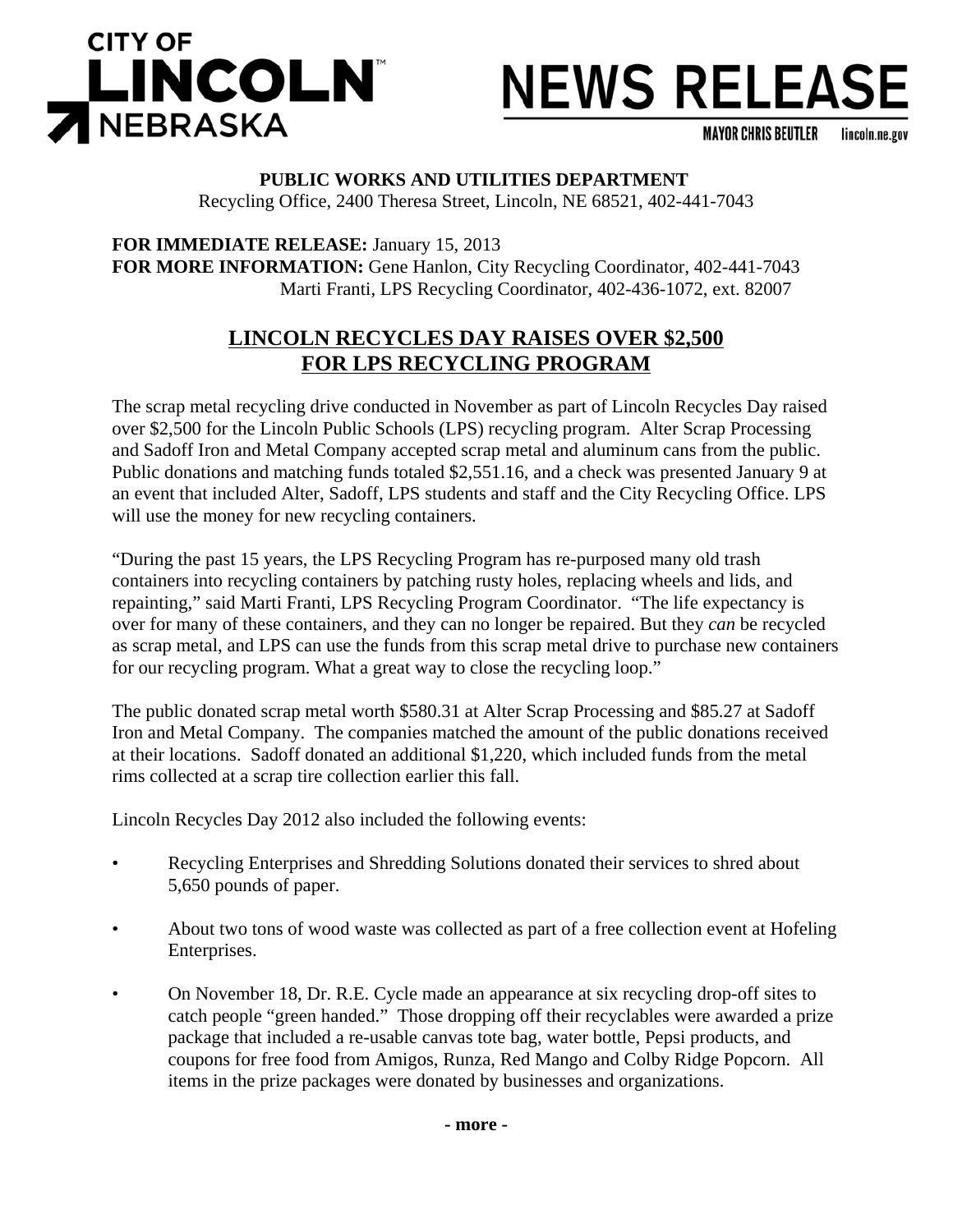**Lincoln Recycles Day January 15, 2013 Page Two**

> Winners were Cathy Bristol; Glenda Langley and her mother; Ken Darby; Lalit Jha; Micki Cruthers; Jim Cassel; U.S. Representative Jeff Fortenberry and family; Brian Schwinck; Chris Andregg; Terry Schonove; Lynn Stangl; Elisa Hesse; LeAnn Frobom; Michaela Glover; Scott Williamson; Luke Peterson; Alex and A.J. Lake; David Fortune; Phyllis McCaul; and Jefferson and Jackson Roberts.

Since 1990, the network of drop-off sites has collected 228 million pounds of recyclables. More information on recycling is available at recycle.lincoln.ne.gov.

- 30 -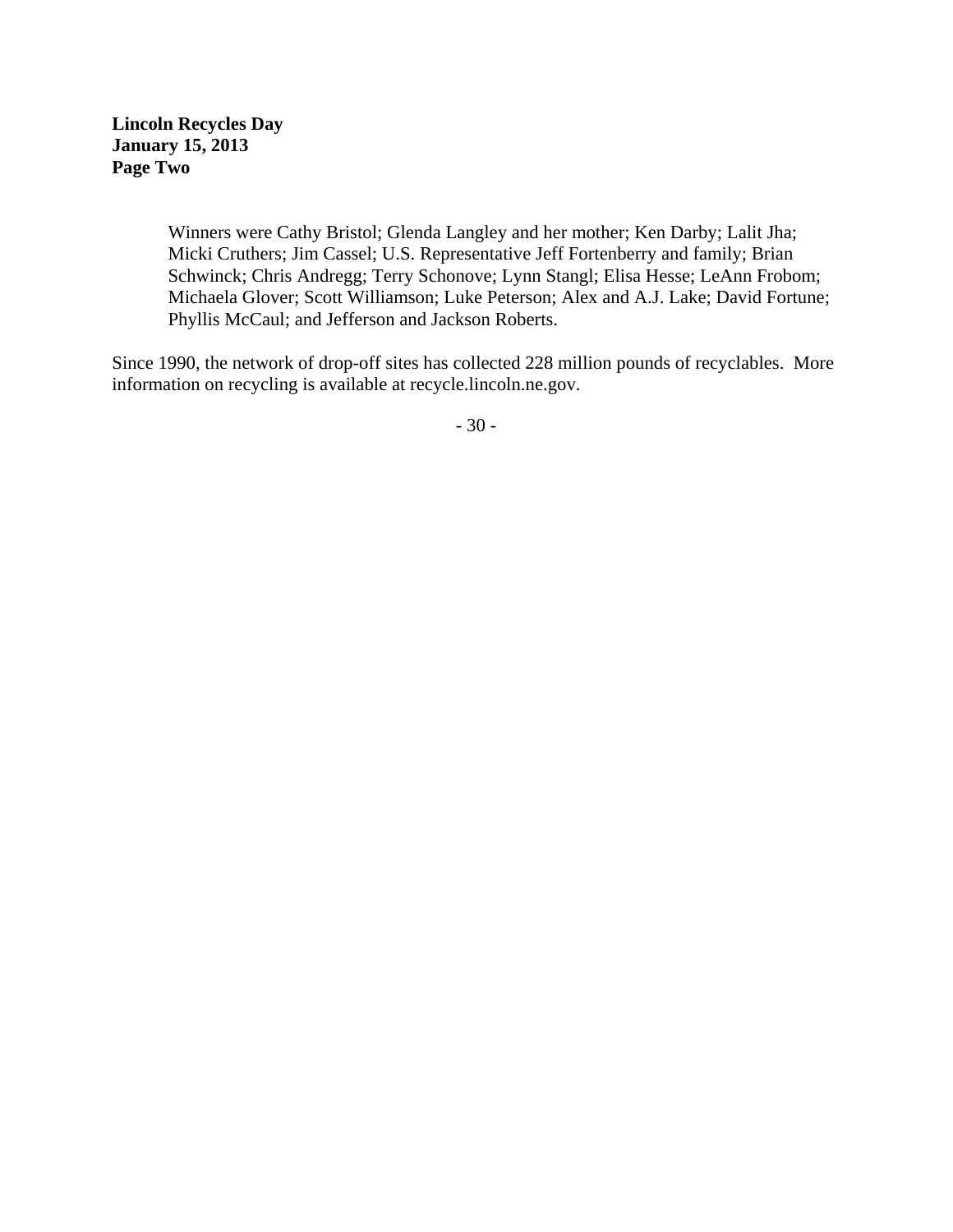## **Mary M. Meyer**

**From:** Council Packet<br> **Subject:** West Haymarke **Subject:** West Haymarket JPA Meeting January 24, 2013

The West Haymarket Joint Public Agency will meet on Thursday, January 24, 2013 at 3:00 P.M. in the City Council Chambers Room 112.

The agenda and attachments are posted at http://lincoln.ne.gov/city/finance/account/jpamtgs.htm

Pam Gadeken ADMINISTRATIVE AIDE II **CITY PUBLIC WORKS & UTILITIES** | 555 SO. 10TH, SUITE 203 | LINCOLN, NE 68508 P 402-441-7558| F 402-441-8609 | pgadeken@lincoln.ne.gov